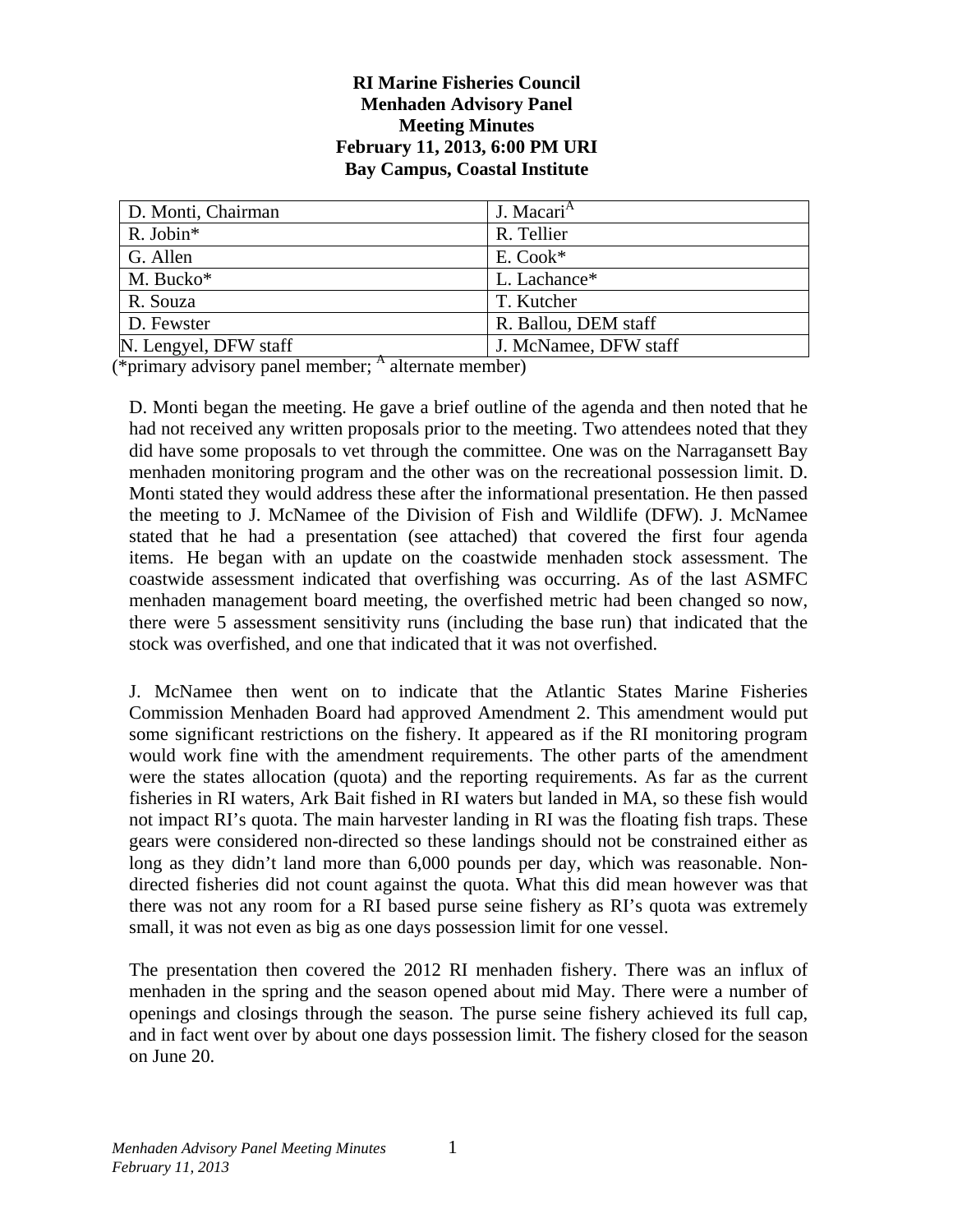J. McNamee then went on to describe the regulatory structure for the menhaden monitoring program in Narragansett Bay. He concluded with the fact that the DFW w a s n o t proposing any changes for 2013.

D. Monti turned the meeting back to the panel for comments and proposals. The discussion began with a conversation about how the quota worked. Basically all of the fish that Ark Bait caught in RI were landed in MA, so would not count against RI's quota. Despite this, the RI quota was so low that there was no room for any new operation to come in to the RI fishery.

R. Souza made the first proposal. **He suggested that the group support keeping the 1.5 million pound threshold, the need to have 2 million pounds present in the Bay prior to fishing, but the rest of the program, namely the cap, should be removed to simplify the program. R. Jobin made this proposal in to a motion. L. Lachance seconded the motion.** D. Monti wanted to allow discussion on the motion. M. Bucko stated that he disagreed with the motion, he thought the cap was still important because while the threshold and fishing limit had its basis in the role menhaden play as forage, it did not account for all of the other roles that menhaden play in the Bay such as filter feeding. R. Souza countered that even though the cap didn't exist didn't mean that they still wouldn't leave most of the biomass that was there in the water. He stated that they are not able to catch every last fish despite what people may believe. G. Allen stated that he would like the DFW to weigh in on the proposal as he agreed with the comments made by M. Bucko, but wanted to know if this was accurate. J. McNamee stated that he could ask M. Gibson for a more formal position from the DFW to be given at the RIMFC meeting where this would be addressed, but he could give his opinion, and he agreed with M. Bucko, adding that the original calculations of the threshold were specifically accounting for predation due to striped bass and bluefish, but the cap was meant to catch all other ecological services, including its use as bait by recreational fishermen. L. Lachance stated that because of the amendment 2 quota, they would be locked in at a specific number of fish anyways, so having stability and simplicity in the regulations would be beneficial. D, Monti asked for a vote. **The panel voted 2 to approve and 3 opposed to the motion. The motion did not pass.**

D. Monti asked if there were any further proposals or comments. J. Macari stated that he had talked to some fishermen who wanted to raise the recreational limit above 200 fish. There was discussion on how this might work and how you could tell between a commercial and non-commercial fisherman. J. McNamee noted that the main issue was that menhaden were in an open category, so anyone could get a license to harvest them commercially. Having heard this, J. Macari decided to drop the proposal, as he thought the open status of menhaden made his proposal unworkable.

D. Monti adjourned the meeting.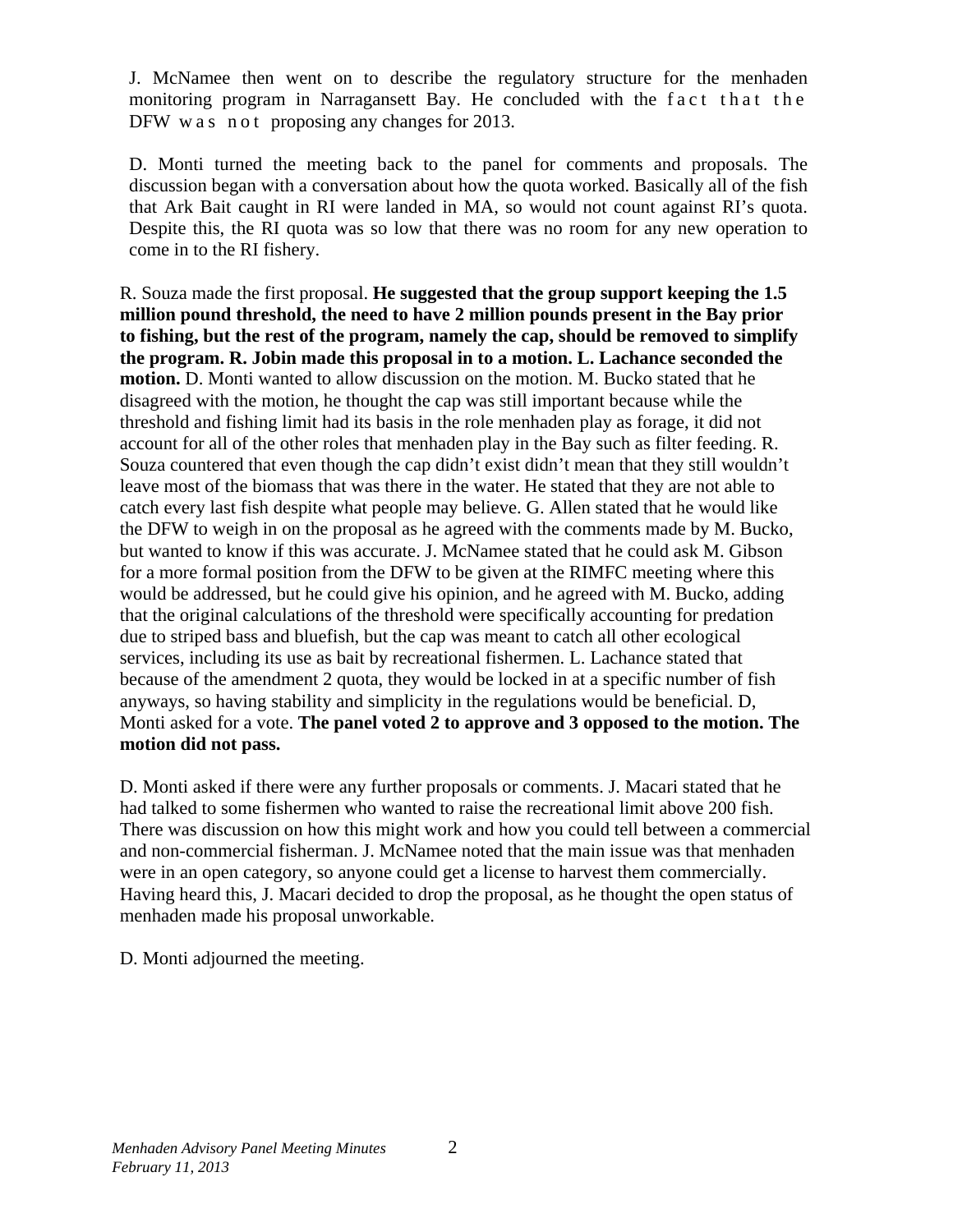# **Summary of the Rhode Island Menhaden Fishery with Stock Status and ASMFC Amendment 2 Updates**

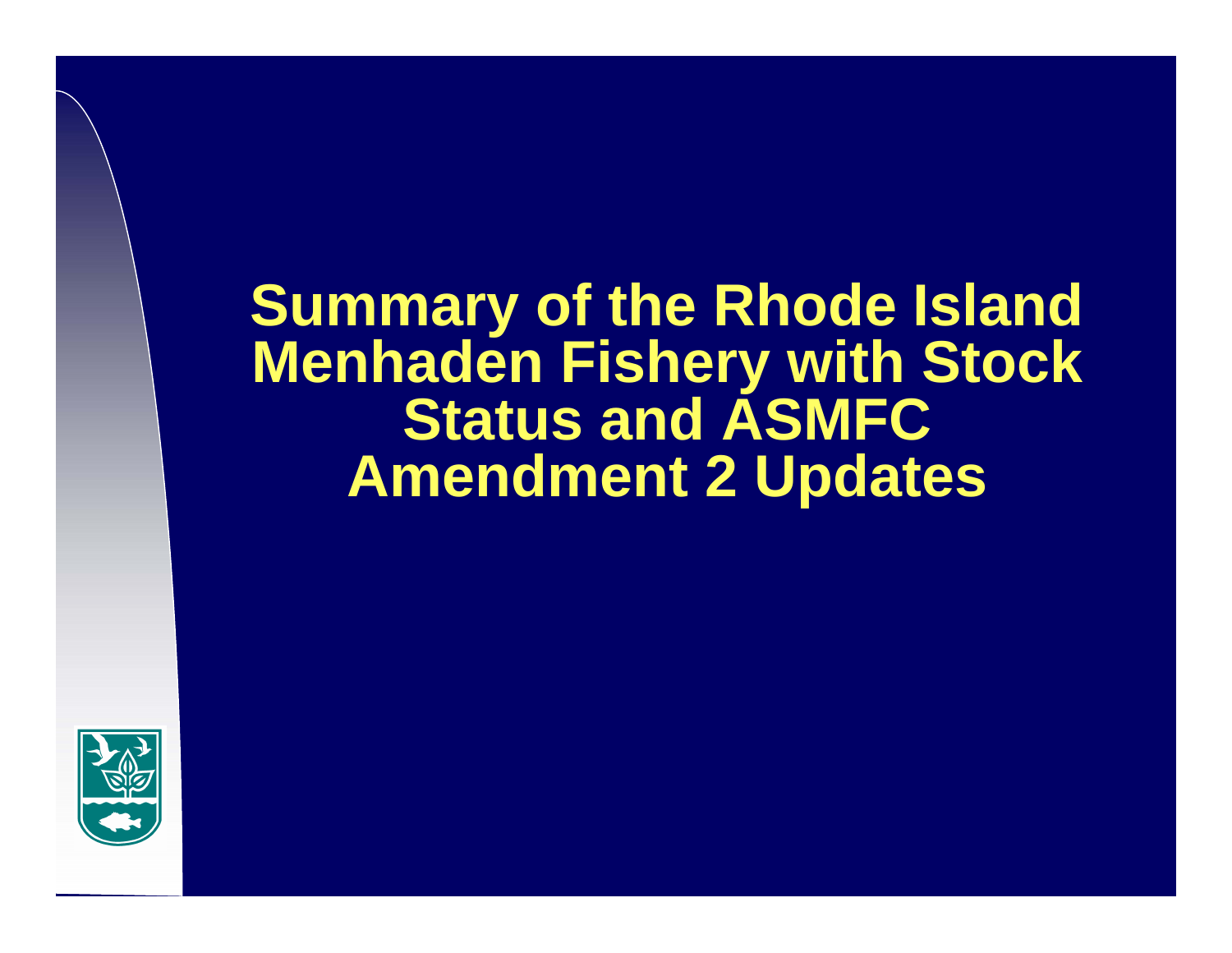**The most recent stock assessment update for menhaden occurred in 2012.** 

**Fishing mortality and stock biomass estimates generated with a statistical catch at age model developed by Beaufort, NC marine fishery lab**

**Forward projecting age structured model**

**The stock status finding was: the menhaden stock may be overfished and overfishing is occurring.** 

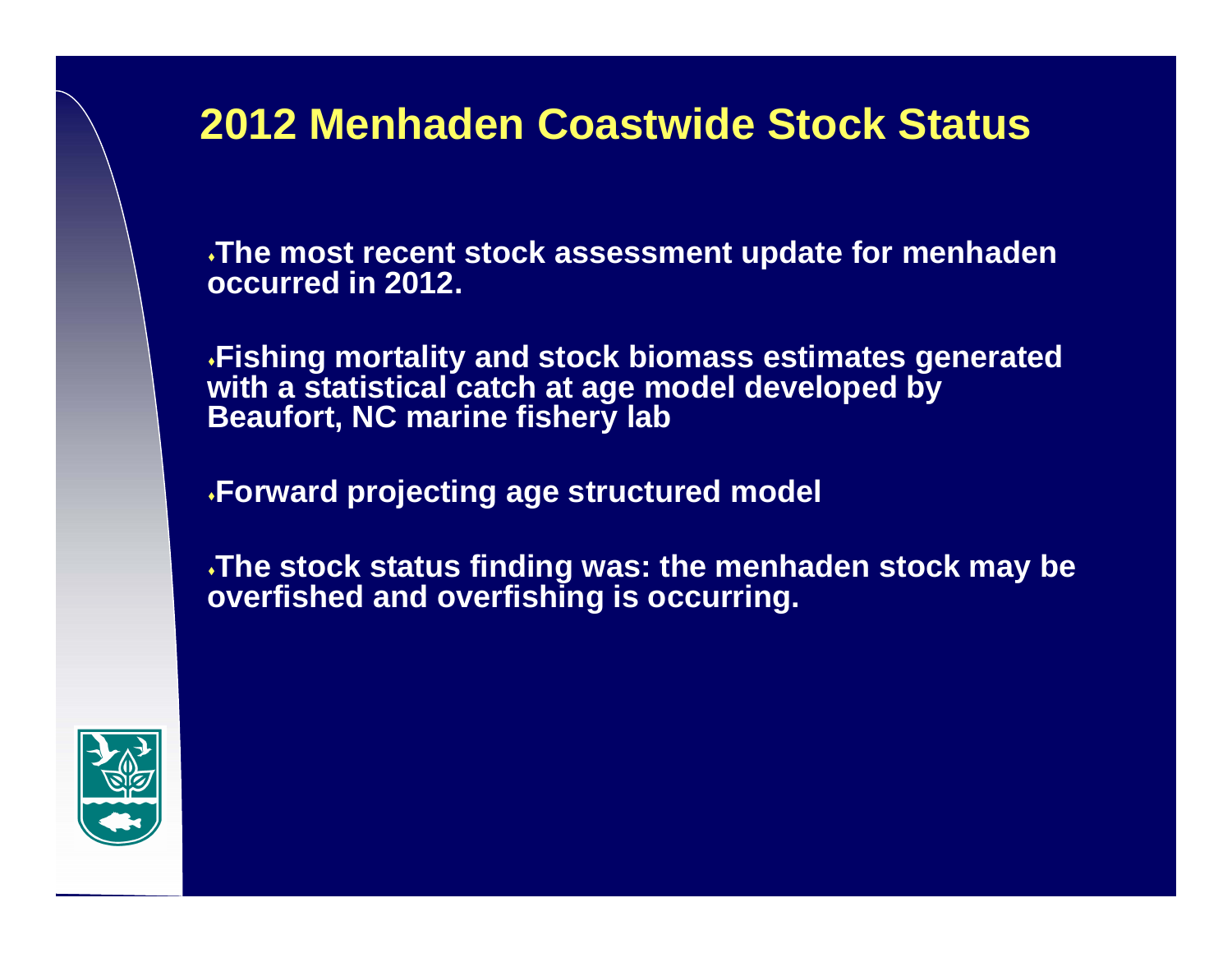**There were multiple issues found with the model and its output such as:**

- **Retrospective pattern**
- **Disagreement between survey indices and model**

**Because it was an update, the stock assessment sub committee could not explore the causes of these issues**



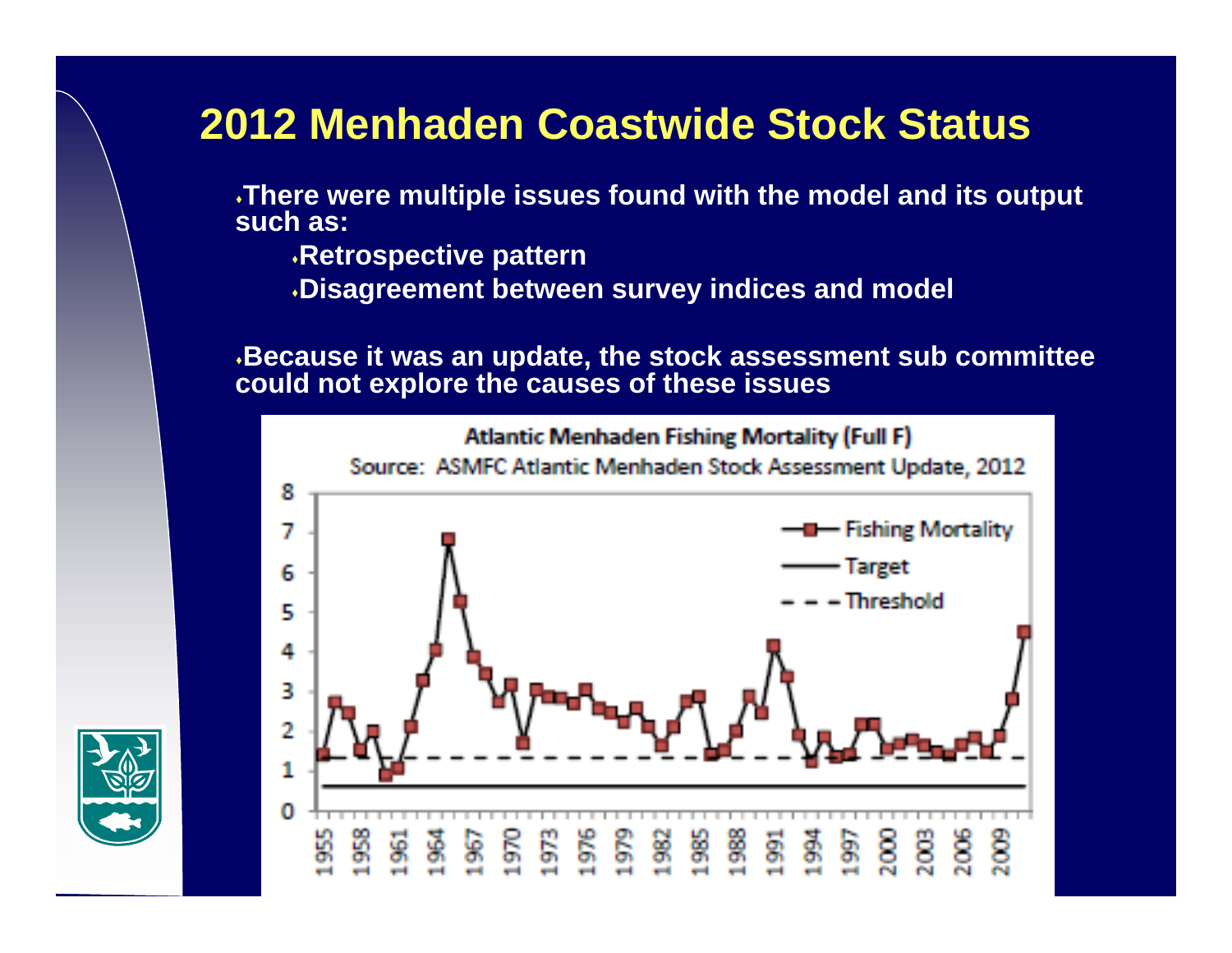**Given the uncertainties in the stock assessment update, the menhaden technical committee (TC) decided they could not determine stock status with certainty**

**The TC did note that it did have some level of comfort stating that the stock status was that overfishing was occurring (i.e. F was over the threshold), but that they could not determine the magnitude of overfishing**

**In addition, given the new fecundity target and threshold, and the various outcomes of some of the different model runs, the overfished status was difficult to determine 6 of the 7 sensitivity runs indicated overfished, but one indicated not overfished**

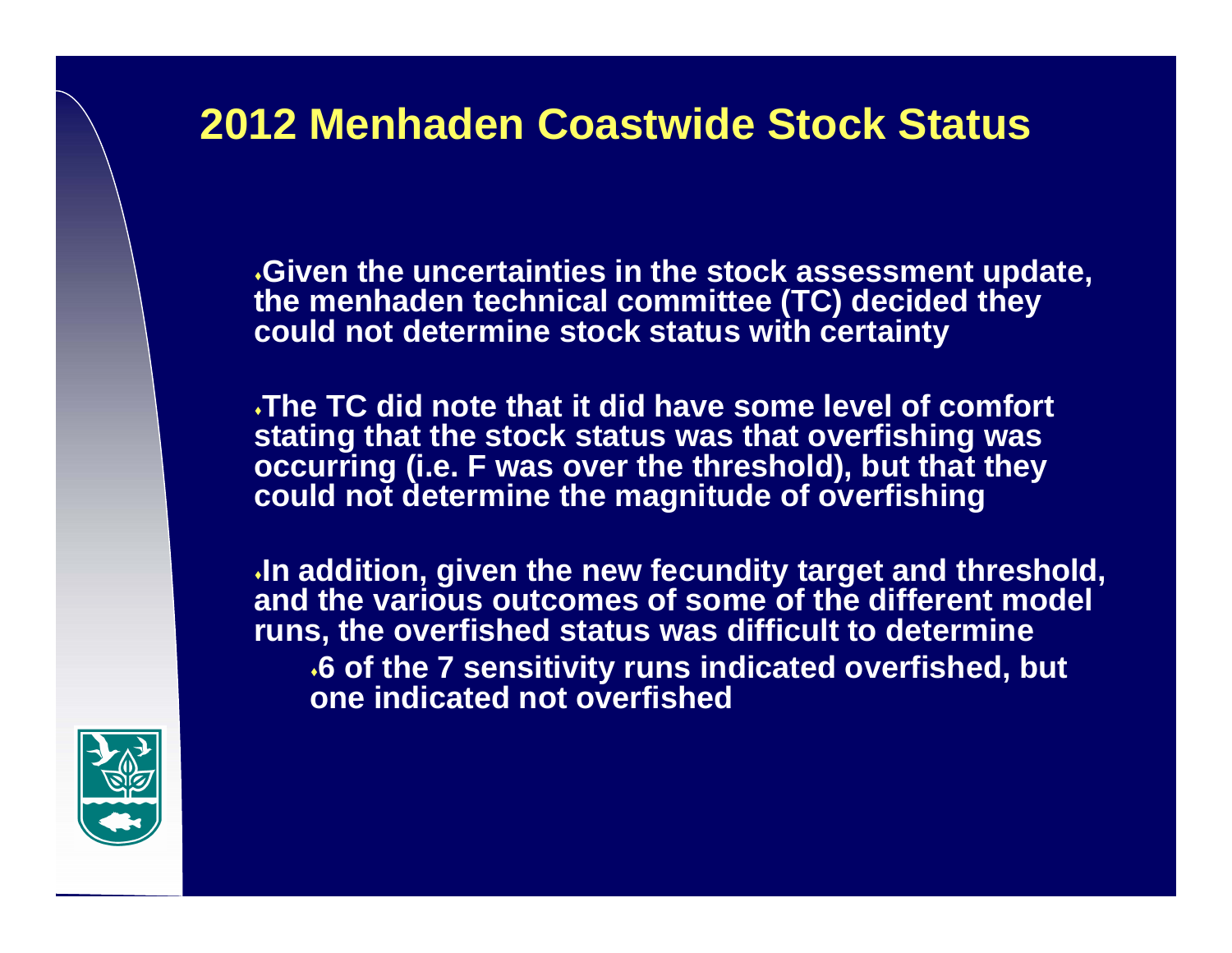**With the stock assessment uncertainty, but the TC indication that some level of overfishing was potentially occurring, the menhaden management board initiated Amendment 2 to the menhaden fishery management plan**

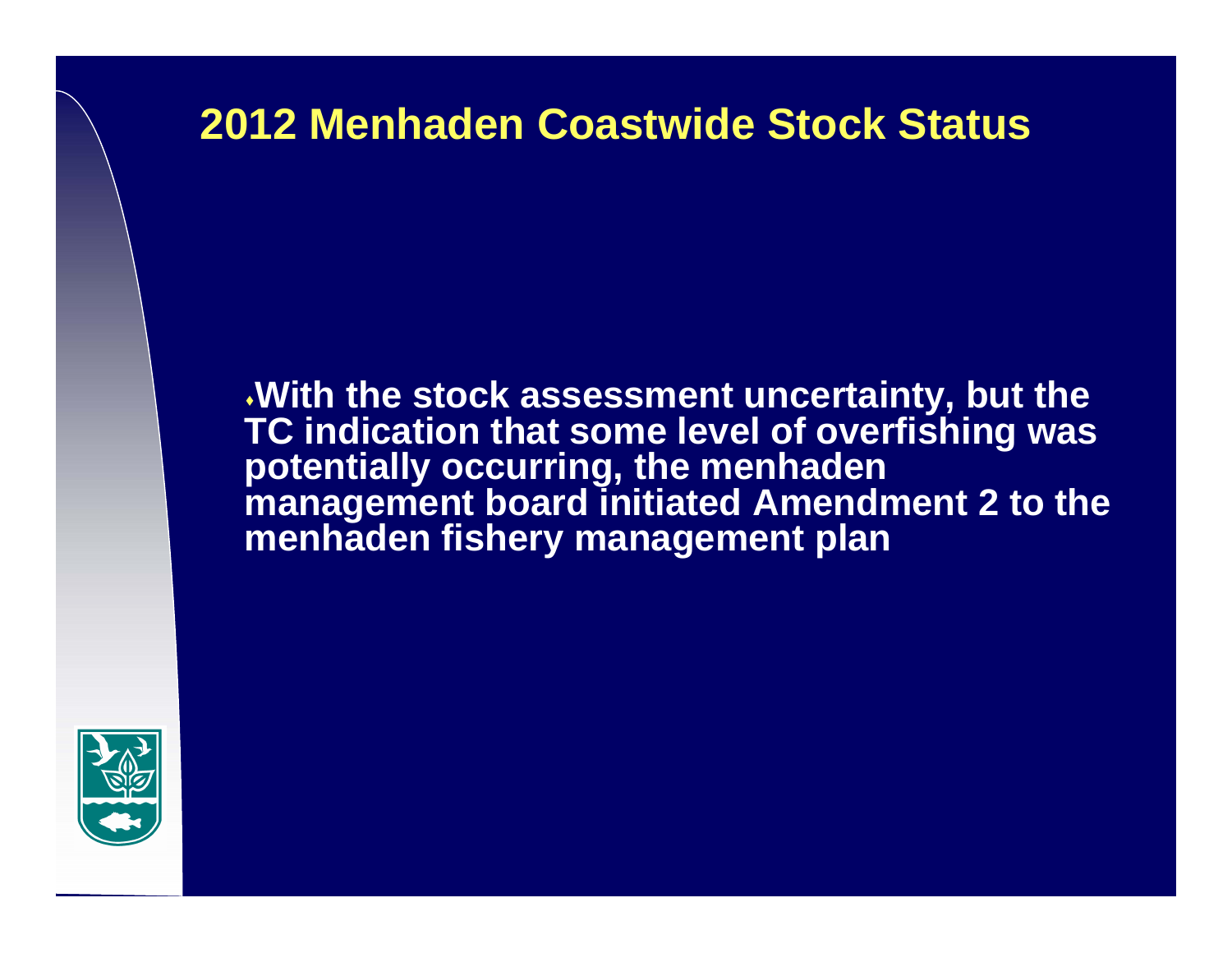#### **Menhaden ASMFC Management Process**

**Amendment 1, June 2001 established new biological reference points; changed the frequency of assessments to every 3 years**

**Addendum II, August 2005 initiated a research program to assess the status of menhaden in Chesapeake Bay**

**Addendum III, October 2006 set a harvest cap in Chesapeake Bay**

**Addendum IV extends the provisions of Addendum III through 2013**

**Addendum V, November 2011, established new fishing mortality reference points based on maximum spawning potential (MSP)**



**The Board initiated development of Amendment 2 to establish management measures for all fishing sectors to implement the new ref points**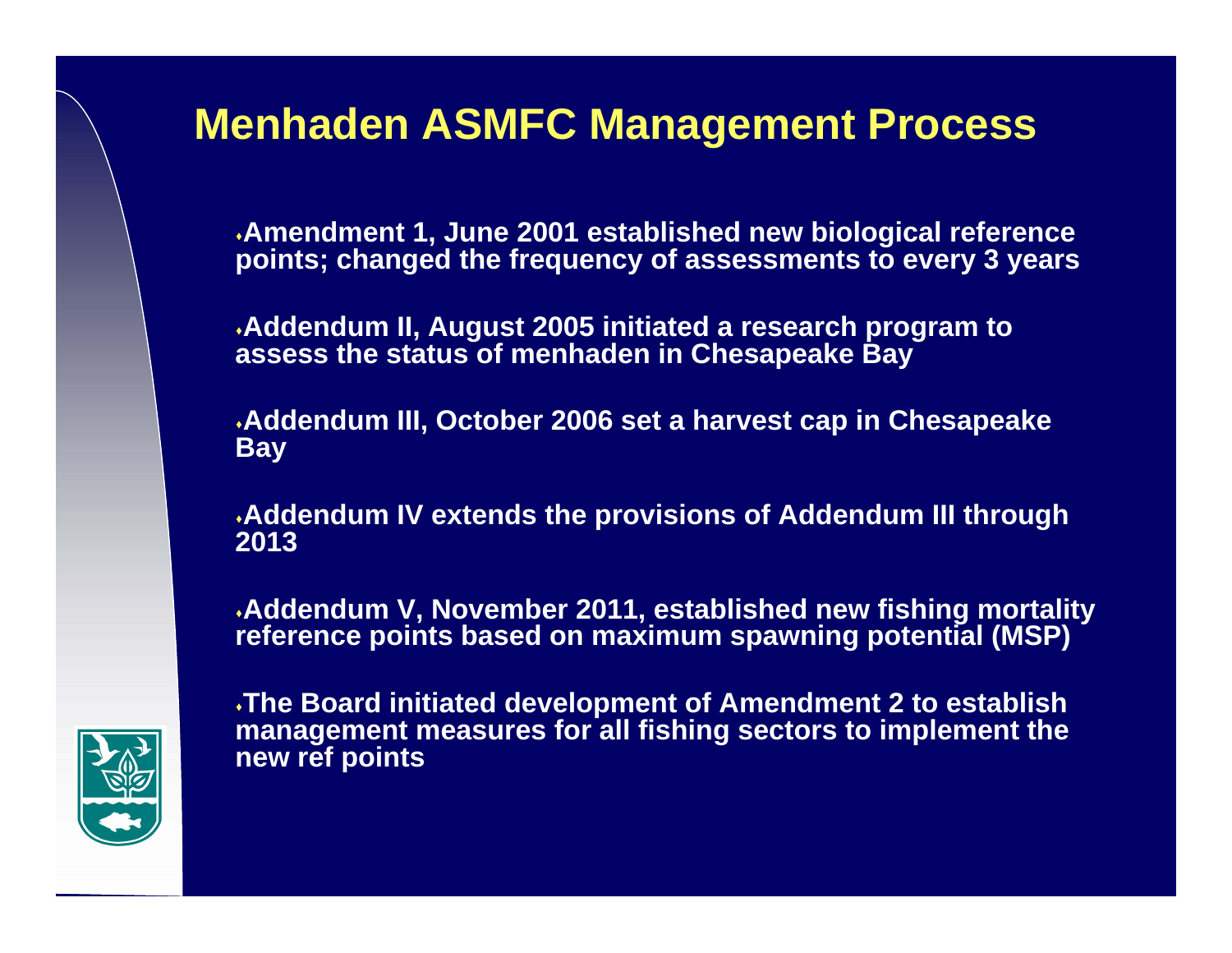# **Menhaden ASMFC Amendment 2**

**Amendment 2 was approved during December of 2012**

**Establishes a 170,800 MT TAC beginning 2013 and continuing until completion of, and Board action on, the next benchmark stock assessment (2014)**

**TAC represents a 20% reduction from average of landings 2009-2011**

**approximately 25% reduction from 2011 levels TAC was developed ad hoc, could not quantify quota due to stock assessment uncertainty**

**Board also adopted new biological reference points for biomass based on maximum spawning potential (MSP)** 



**Goal is to increase abundance, spawning stock biomass, availability as forage**

**Allocates TAC on a state-by-state basis based on landings history from 2009-2011 (revisited in 3 years)**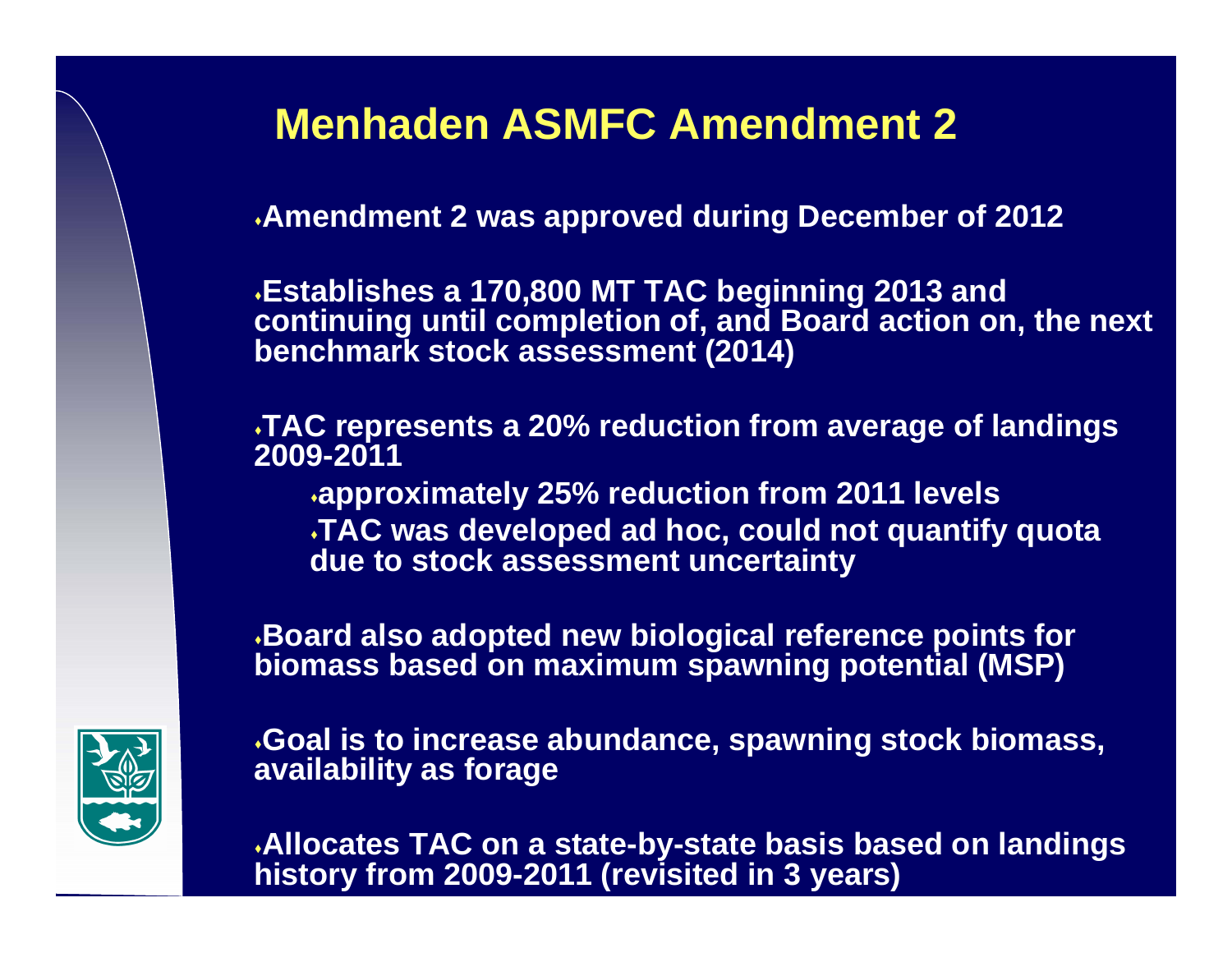# **Menhaden ASMFC Amendment 2**

**Reduces the Ches Bay reduction harvest cap by 20%**

**States required to close their fisheries when state-specific portion of the TAC has been reached**

**Overages must be paid back the following year**

**Provisions for the transfer of quota between states** 

**Includes bycatch allowance of 6,000 lbs for non-directed fisheries operating after state TAC reached**

**Also establishes requirements for reporting and improved bio monitoring**

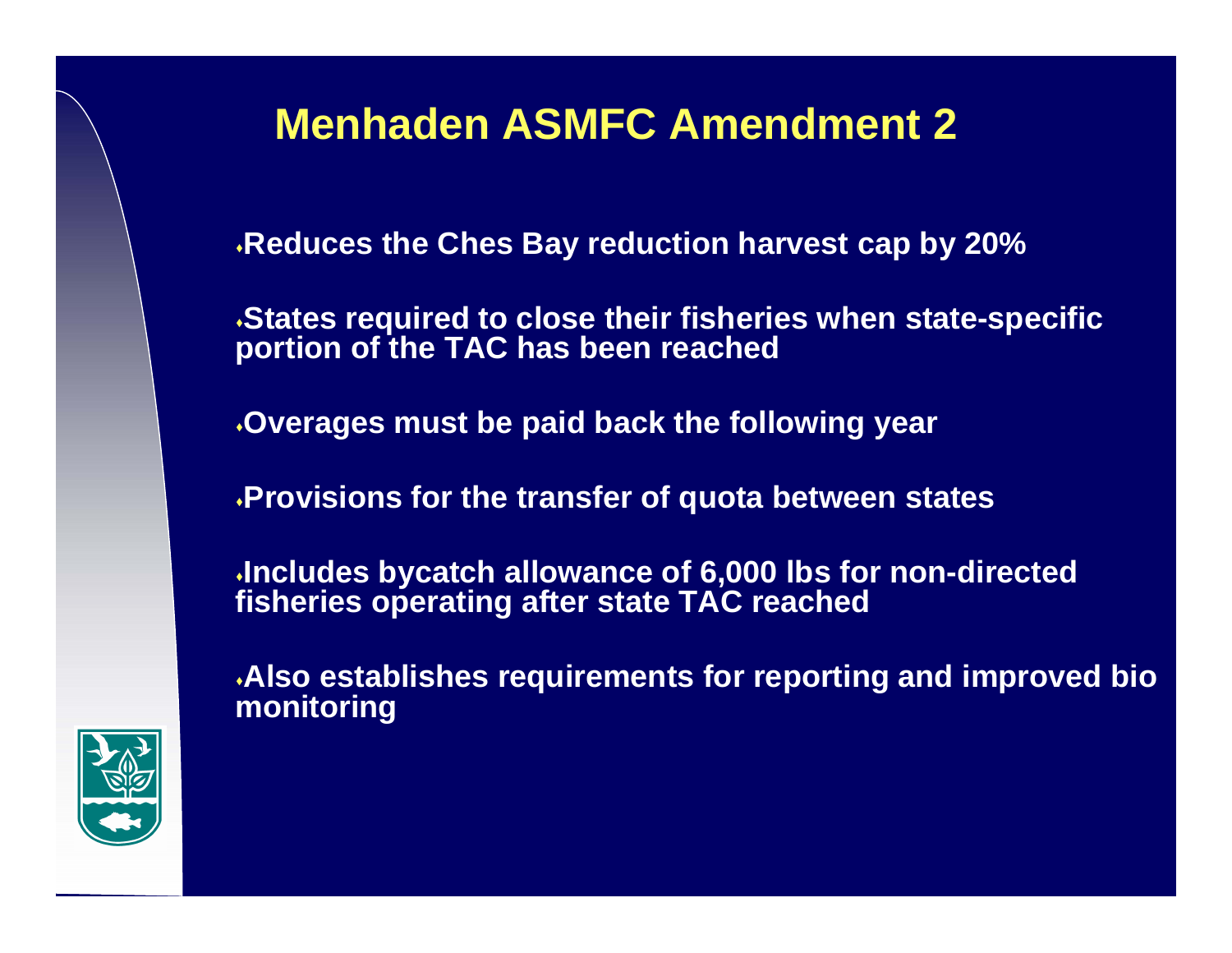#### **Menhaden ASMFC Amendment 2 and RI Management**

**RI received a very small allocation due to the years chosen for average catch**

**Majority of purse seine landings occur in MA, not RI, even though fishing occurs here**

**Because of this, the DFW believes the menhaden monitoring program continues to serve an important role for management in state waters**

**In addition, the Amendment 2 management has a coastwide perspective and does not account for Narr Bay considerations**



**Final note, the FFT sector, who account for the majority of the RI landings are exempted in Amendment 2 as a non-directed fishery**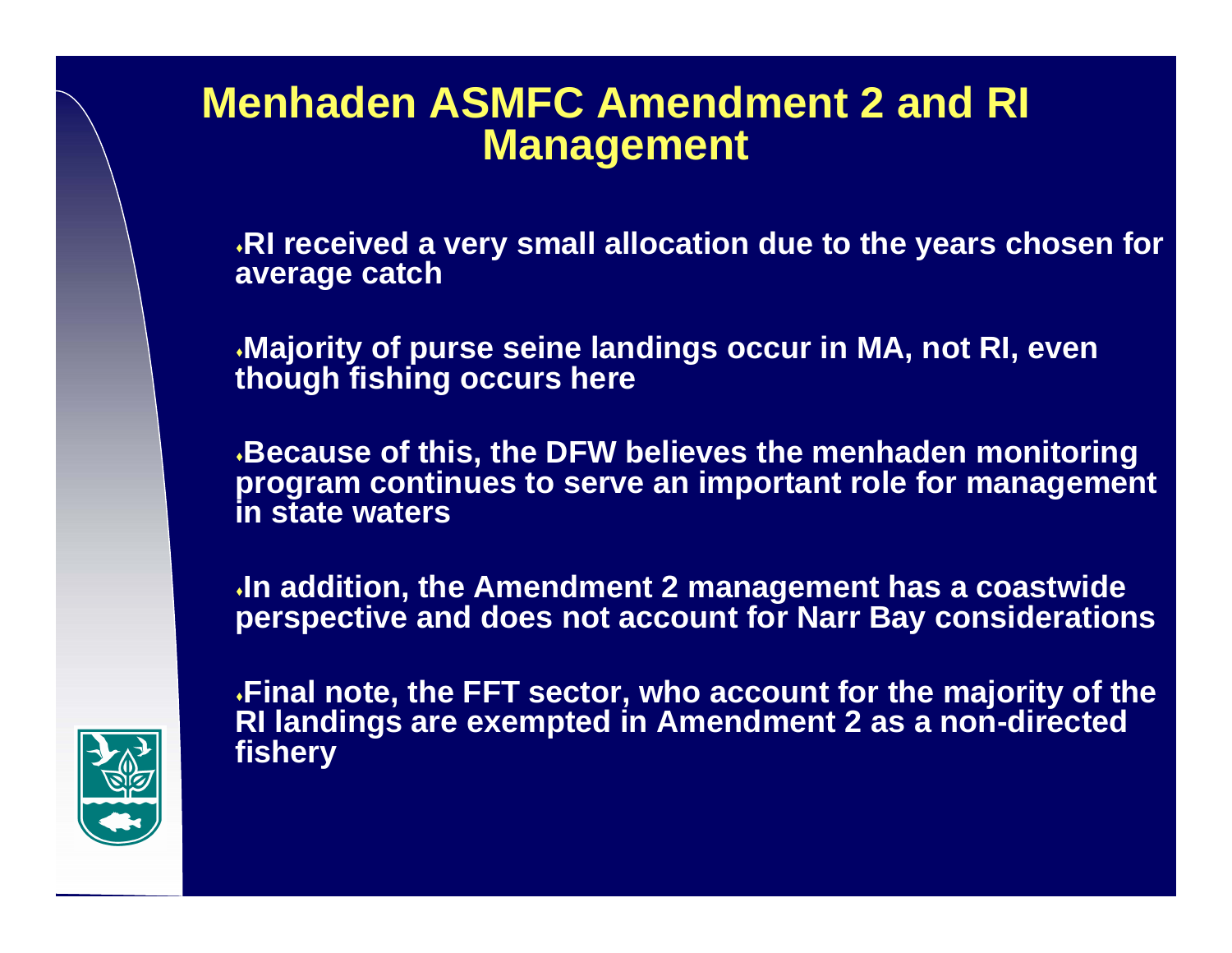# **2012 RI Fishery**

**Only one operation fulfilled requirements for fishing in Narr Bay in 2012** 

**After biomass levels were estimated and confirmed, fishing was allowed to commence on May 15, 2012**

**The commercial bait fishery closed on June 6, 2012, as it was determined that the biomass dropped below the threshold 1.5 million lbs**

**The fishery reopened on June 12, 2013 due to the influx of biomass in to the Bay**

**The commercial bait fishery closed again on June 20, 2012 for the season**

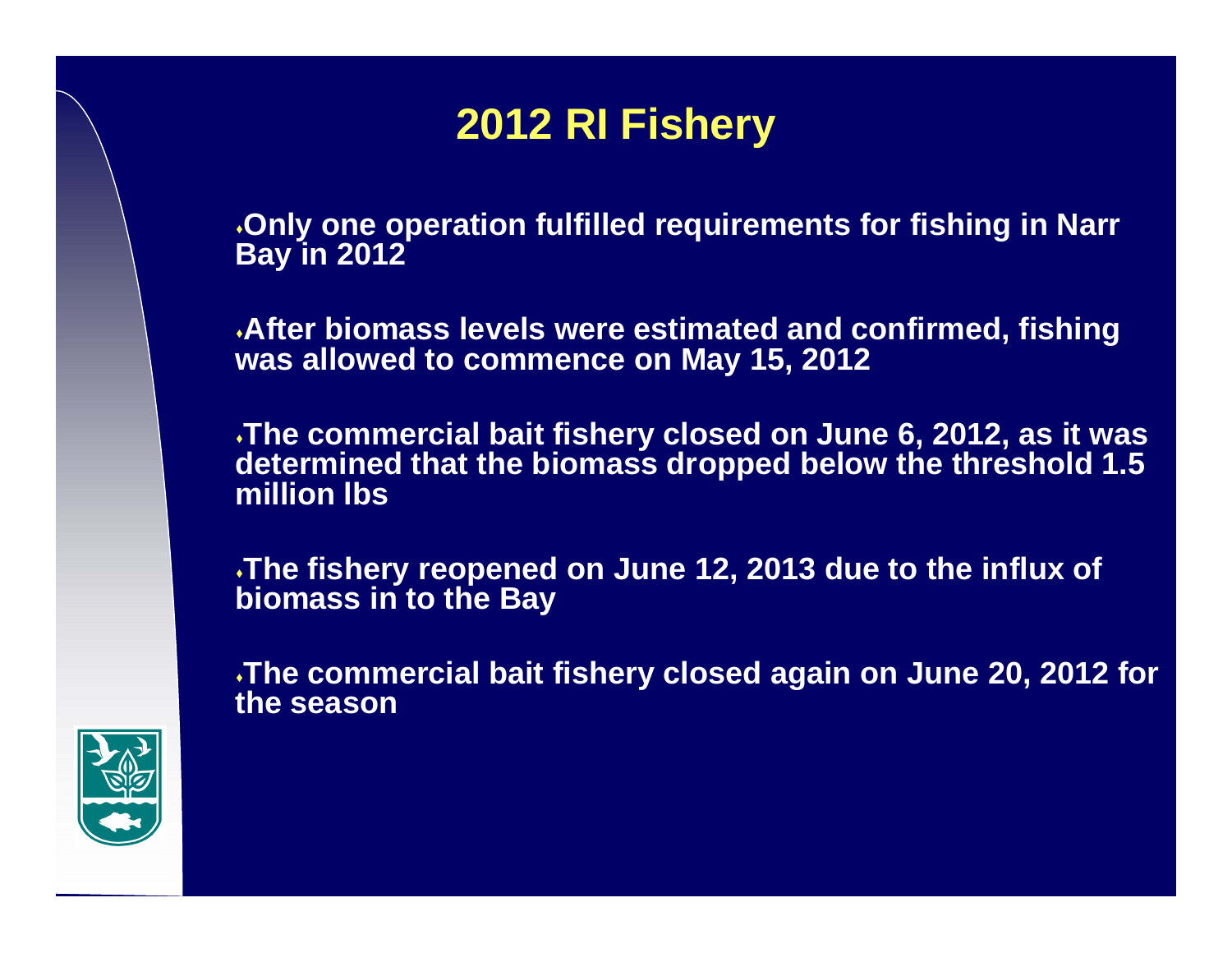# **2012 RI Fishery**

**Landings vs Cap 2012**



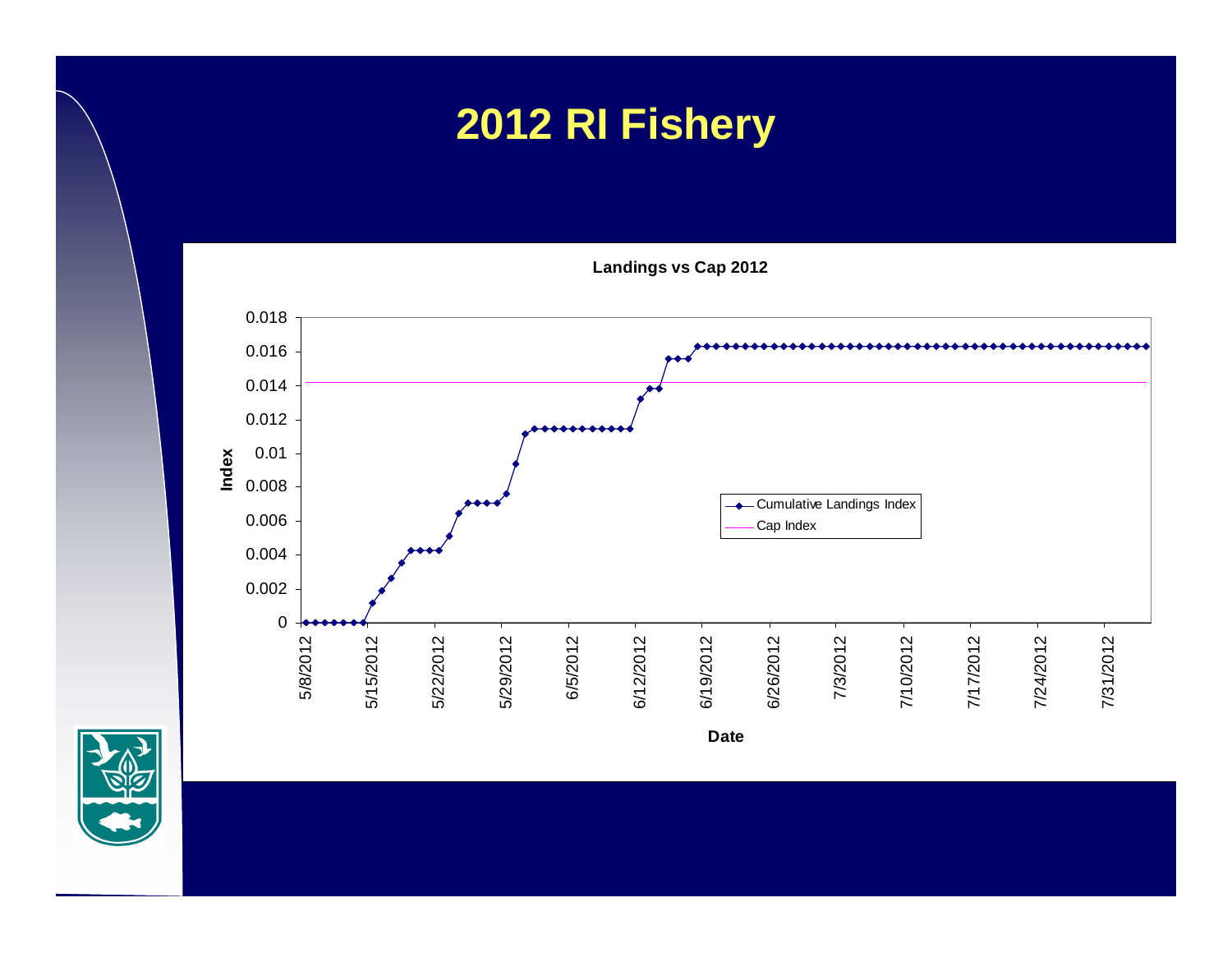# **2012 RI Fishery**

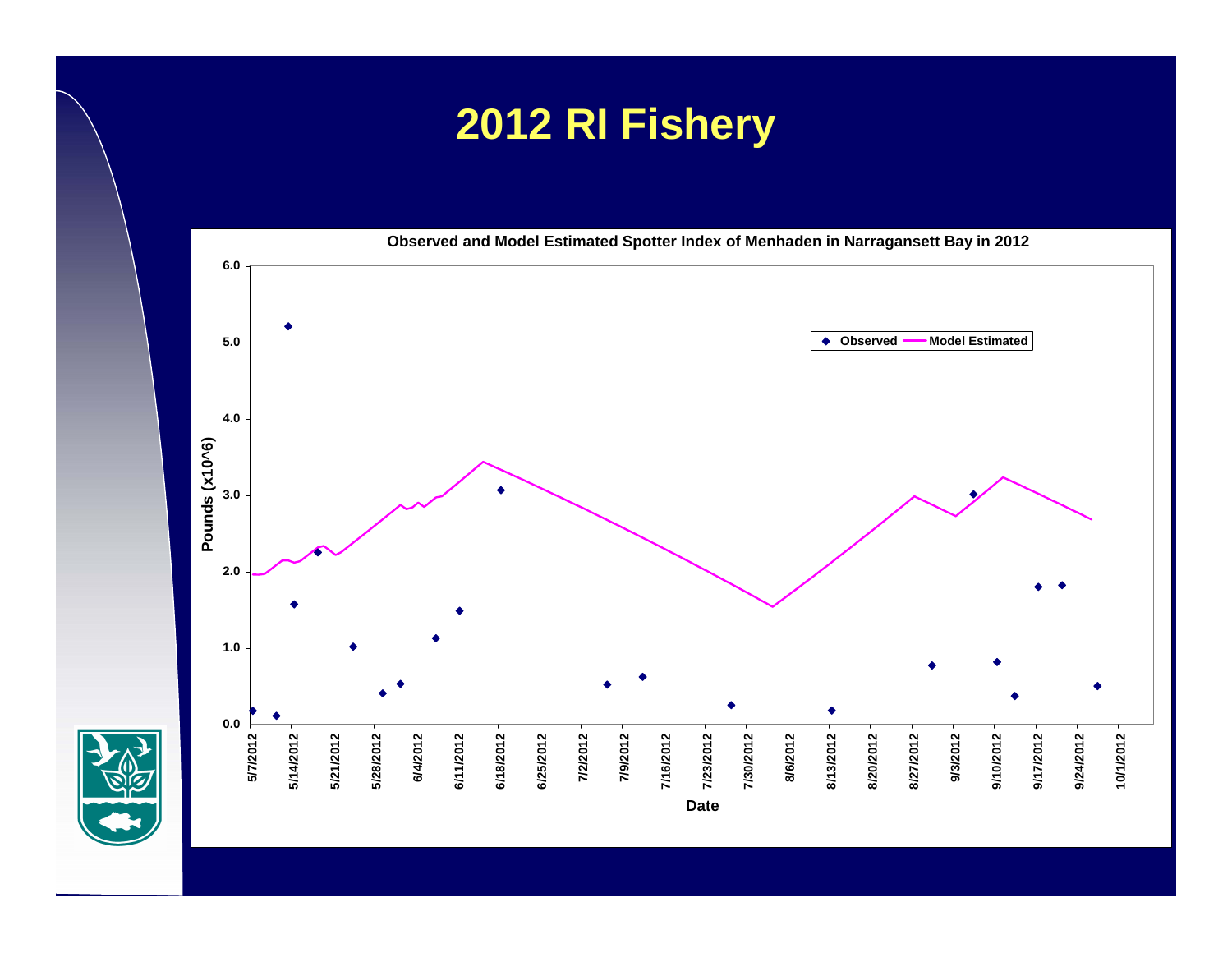# **Methodology for Monitoring Menhaden Abundance**

**RIDFW, created a depletion model for open populations to monitor menhaden abundance in close to real time**

**Model uses several data sources:**

**Helicopter overflights**

**Floating fish trap data for movement of fish in Narr Bay Purse seine vessel landings data for fishery removal Spotter plane data as index of absolute abundance in Bay Historical dataset of spotter plane data**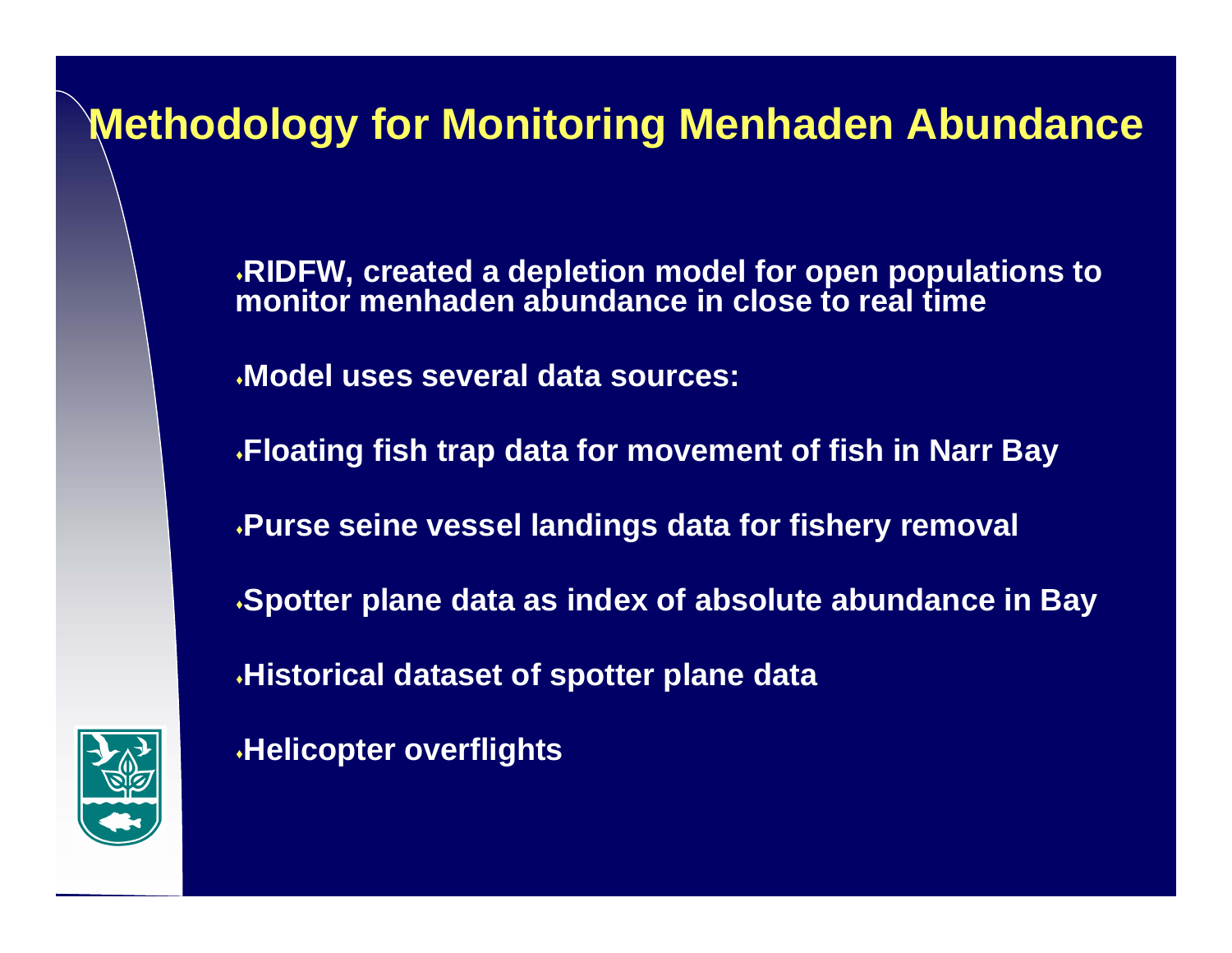#### **Methodology for Monitoring Menhaden Abundance**

**Due to a number of individuals purchasing purse seine endorsements in 2008 and renewing them in subsequent years, SAFIS landings were monitored for menhaden landings**

**Little to no commercial landings by non purse seine entities** 

**May be an issue with pseudo-commercial harvest occurring to supply bait shops, but some are doing this legally**

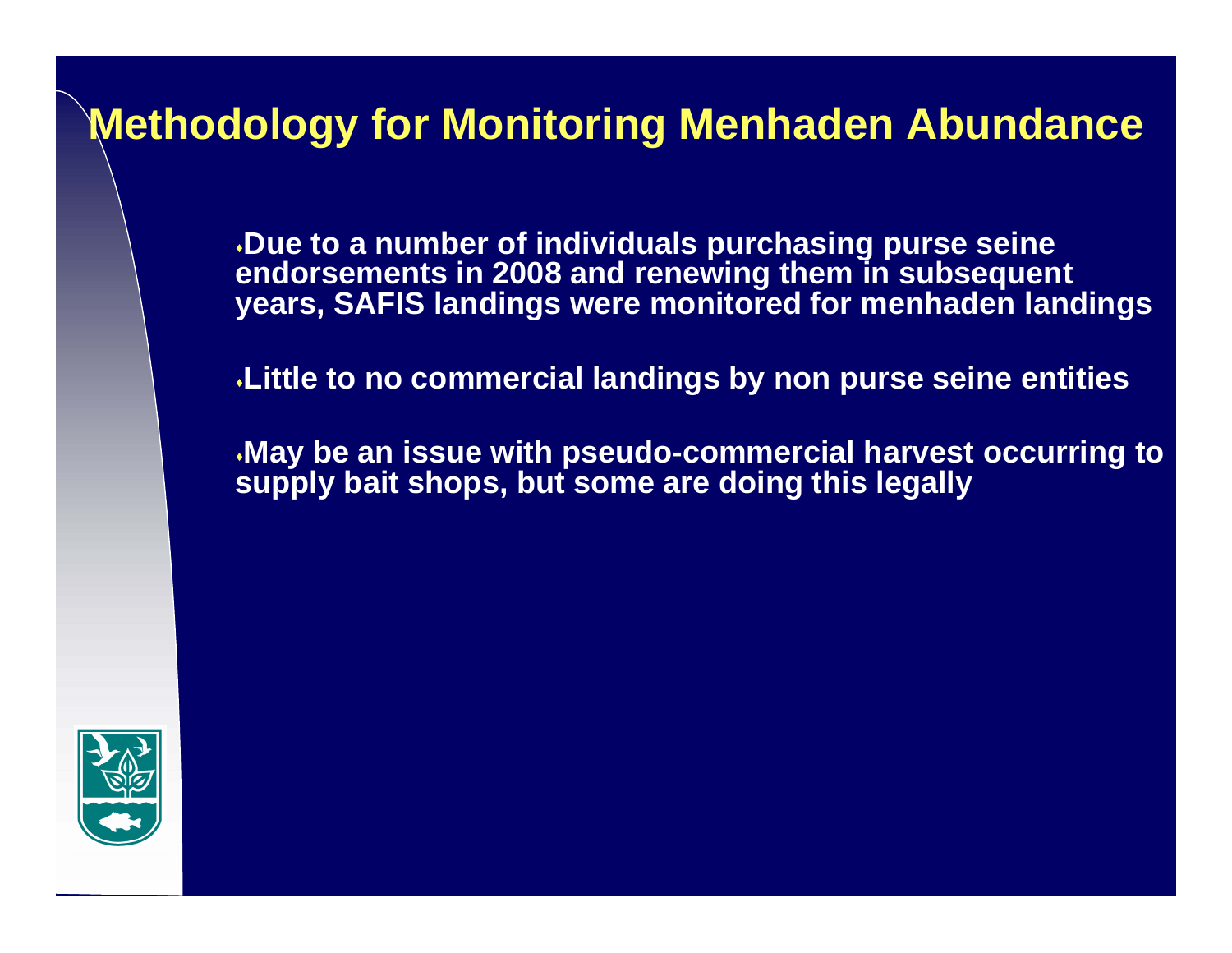#### **Methodology for Monitoring Menhaden Abundance**

**Monitoring depends on industry cooperation and is labor intensive**

**DFW developed a grant to provide a funding source for the spotter flight monitoring and DFW staff time**

**The DFW contracted the spotter pilot who used to work for Ark Bait, but who was now an independent contractor (no longer employed by Ark Bait)**

**Depletion model estimates abundance in the Bay and is used to track landings relative to a 50% cap on Bay harvest**

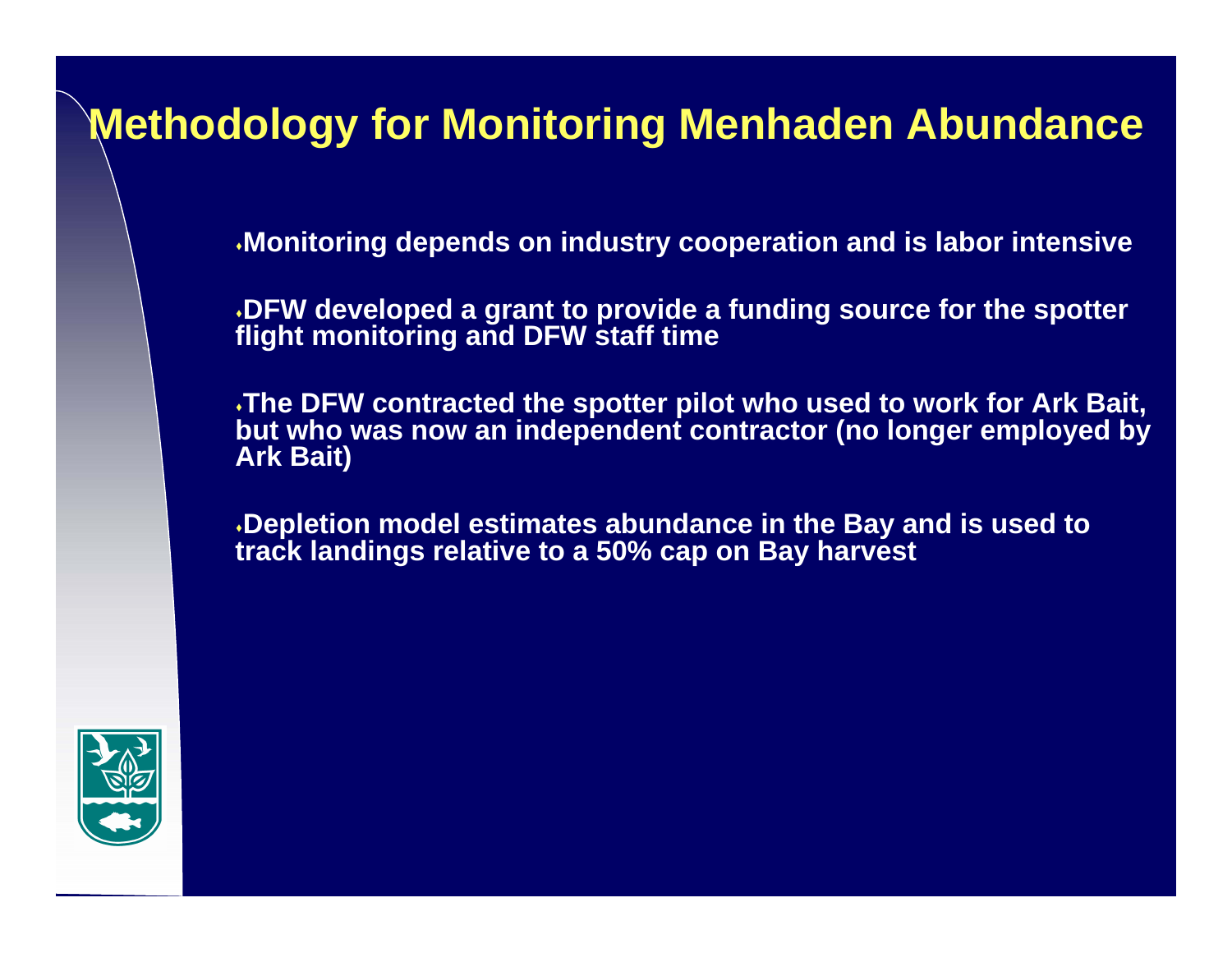#### **Regulatory Structure for Monitoring Menhaden Abundance**

**The estimate of abundance compared to an abundance cap**

**The cap is set at 50% of the estimated total abundance in the Bay minus a 1.5 mlbs threshold**

**Biomass in Bay must be over the threshold (>2 mlbs) to provide a level of exploitable biomass**

**The cap was exceeded for 2012 by less than 1 full possession limit, closures were triggered by biomass dropping below the 1.5 mlbs threshold**

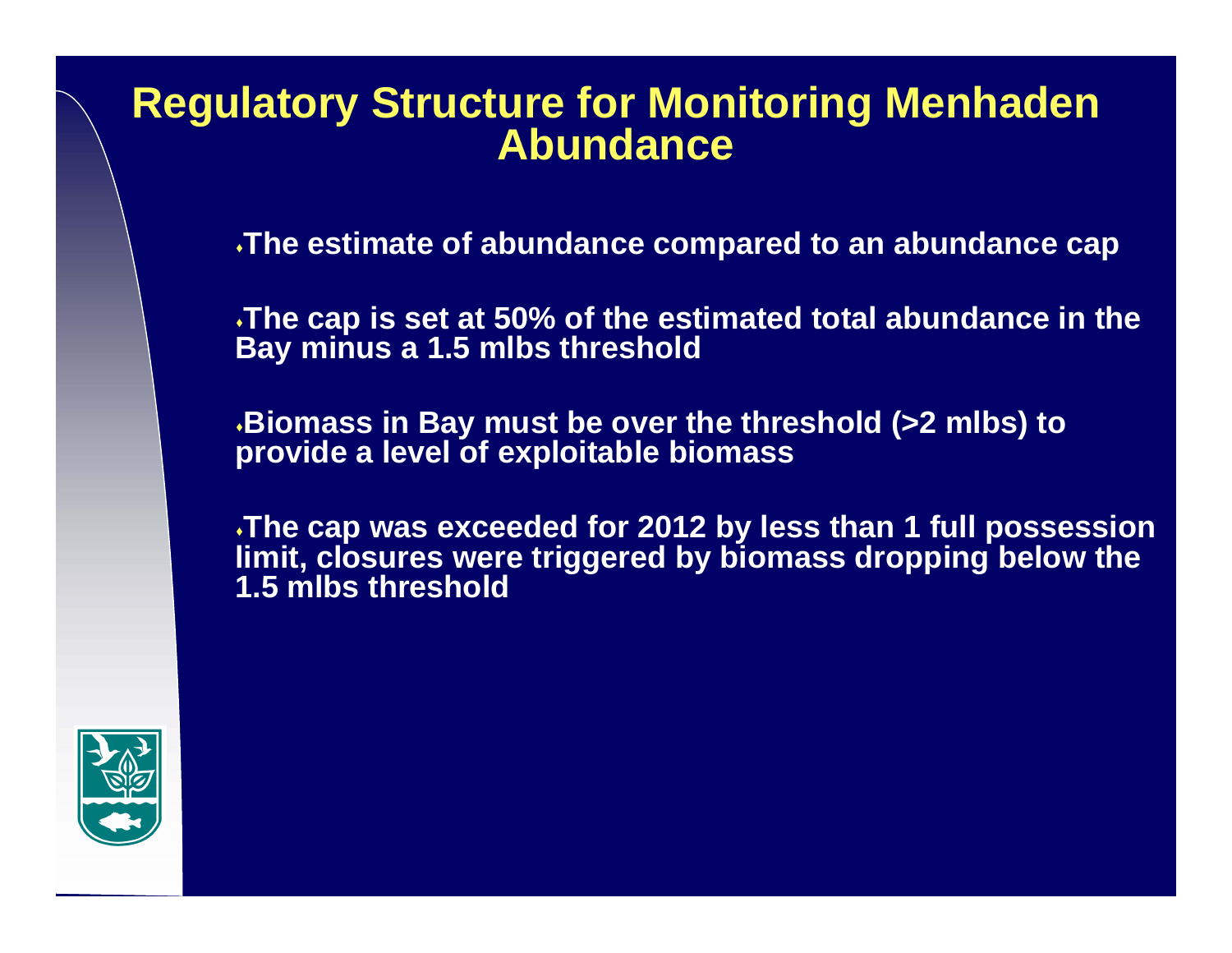#### **Regulatory Structure for Monitoring Menhaden Abundance**

**Other parts of the current regulation are:**

**Daily possession limit of 120 k** 

**Equipment restrictions**

**Nets =<600 ft length x 90 ft depth; certified before fishing**

**Hold capacity checked and DLE and DFW notified**

**Observer coverage requirements**

**Reporting requirements**



**2012 – closed areas; Prov River above Conimicut and Western GB**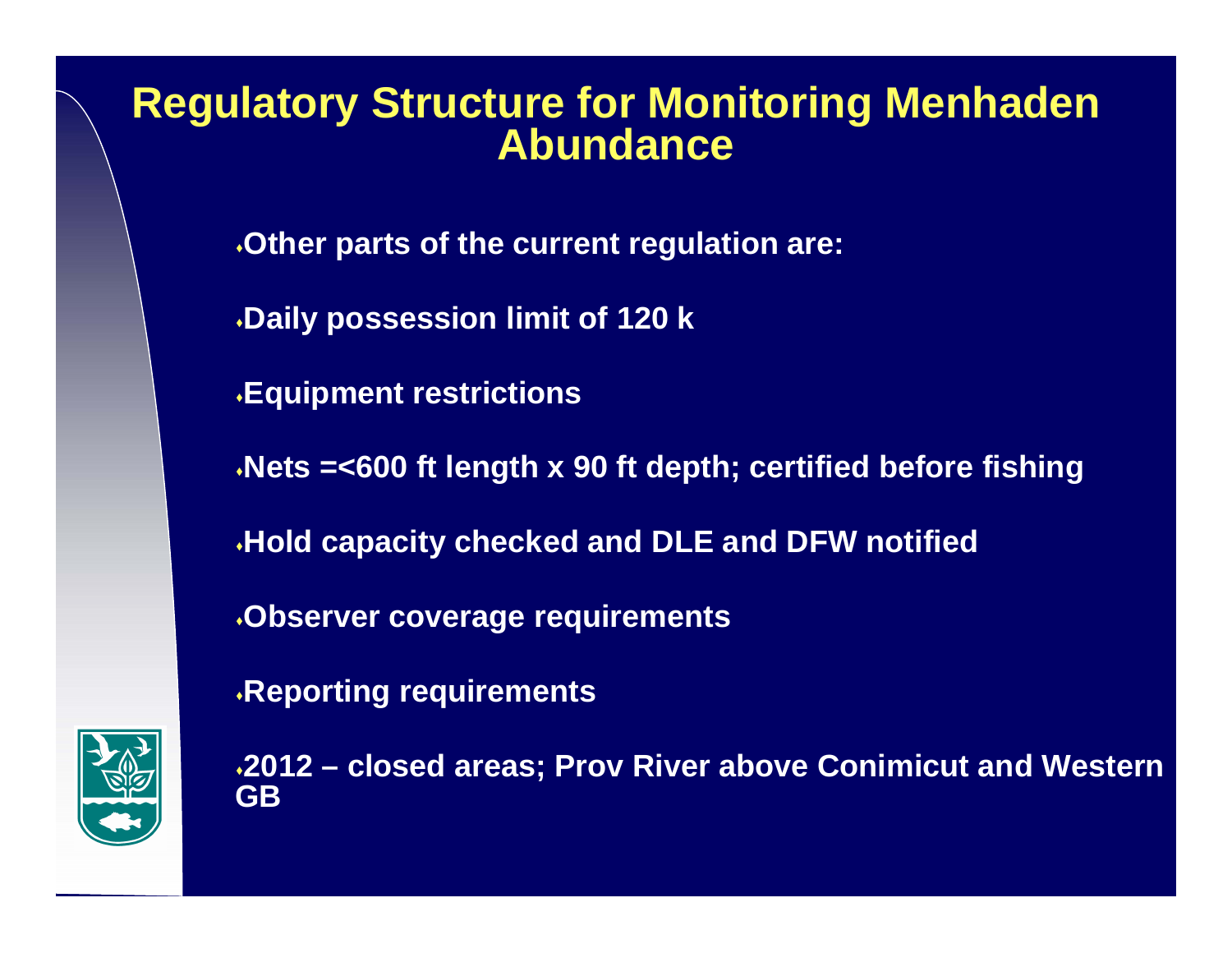# **Analysis of 2012 Monitoring Program**

**Helicopter observations for school counts were begun in 2009, which continued in 2010, 2011, and 2012**

**DFW sampling and monitoring has become consistent and more coordinated with the addition of a second staff person to take over field operations**

**The model will continue to be analyzed and improved as the dataset gets larger and sources improve**

**It is evident that in years where biomass in Bay is low and/or fishing activity is low, modeling approach is weak**



**An additional difficulty was encountered in 2012**

**There was a conflict in estimates between contracted spotter and new spotter hired by Ark Bait DFW chose to use both estimates**